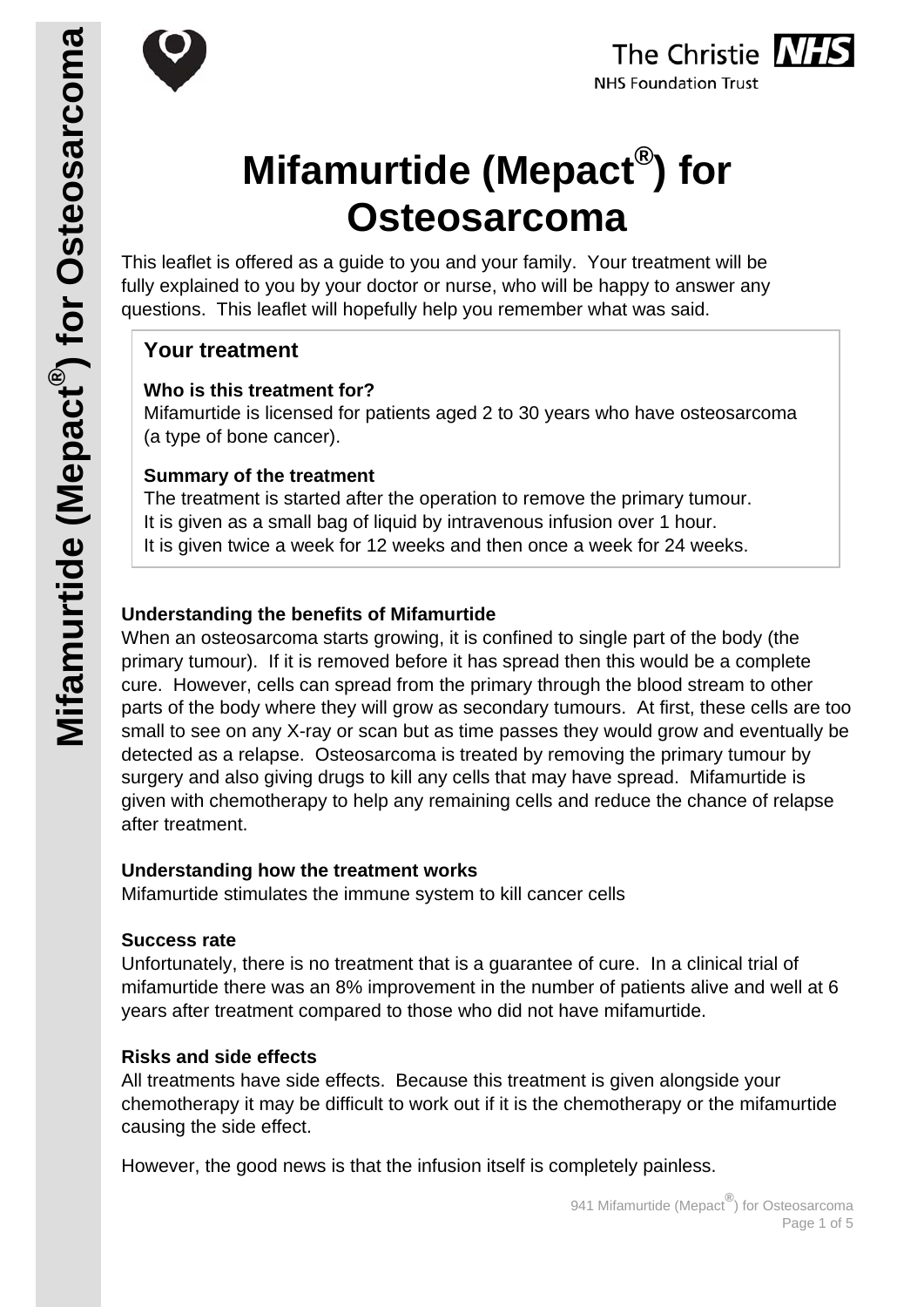#### **Common side effects**

#### **Chills and fever**

After the infusion your temperature may go up causing chills and shivering. This is normal and the fever will come down after a few hours. To prevent this happening you can take paracetamol before the treatment starts.

When you are having chemotherapy at the same time as mifamurtide we need to make sure that any fever is not due to the chemotherapy rather than the mifamurtide so you should ring The Christie Hotline on 0161 446 3658 and let us know if you get a fever.

#### **Fatigue and tiredness**

You may well feel tired after the treatment, especially if you have had the chills. Usually this wears off after a few hours

#### **Rare side effects**

#### **Allergic reactions**

Some patients have reported mild allergic symptoms after treatment with mifamurtide. These have not been severe but if you have any kind of rash or breathing problems (like wheezing) please let us know straight away by phoning The Christie Hotline.

# **Detailed description of treatment**

#### **Starting the treatment**

Before you start this treatment your doctor will discuss the treatment in as much detail as you want, answer your questions and ask you to sign a consent form. There are no special test you need to have before you start this treatment.

#### **Having the treatment**

The treatment should start when you come back from having your surgery to remove the primary tumour.

For the first 12 weeks the treatment is given twice a week.

It is possible to have the treatment on the same day as your chemotherapy but we recommend that to start with we give the mifamurtide on a different day. Usually this will mean mifamurtide on Monday, chemotherapy on Tuesday / Wednesday and mifamurtide on Thursday.

After the first 12 weeks, you only need the treatment once a week. You can usually choose which day of the week you prefer to have your treatment.

The treatment only takes an hour to give and then you can go home (unless you need to stay in hospital for something else). It is best to have someone take you home or we can arrange hospital transport for you.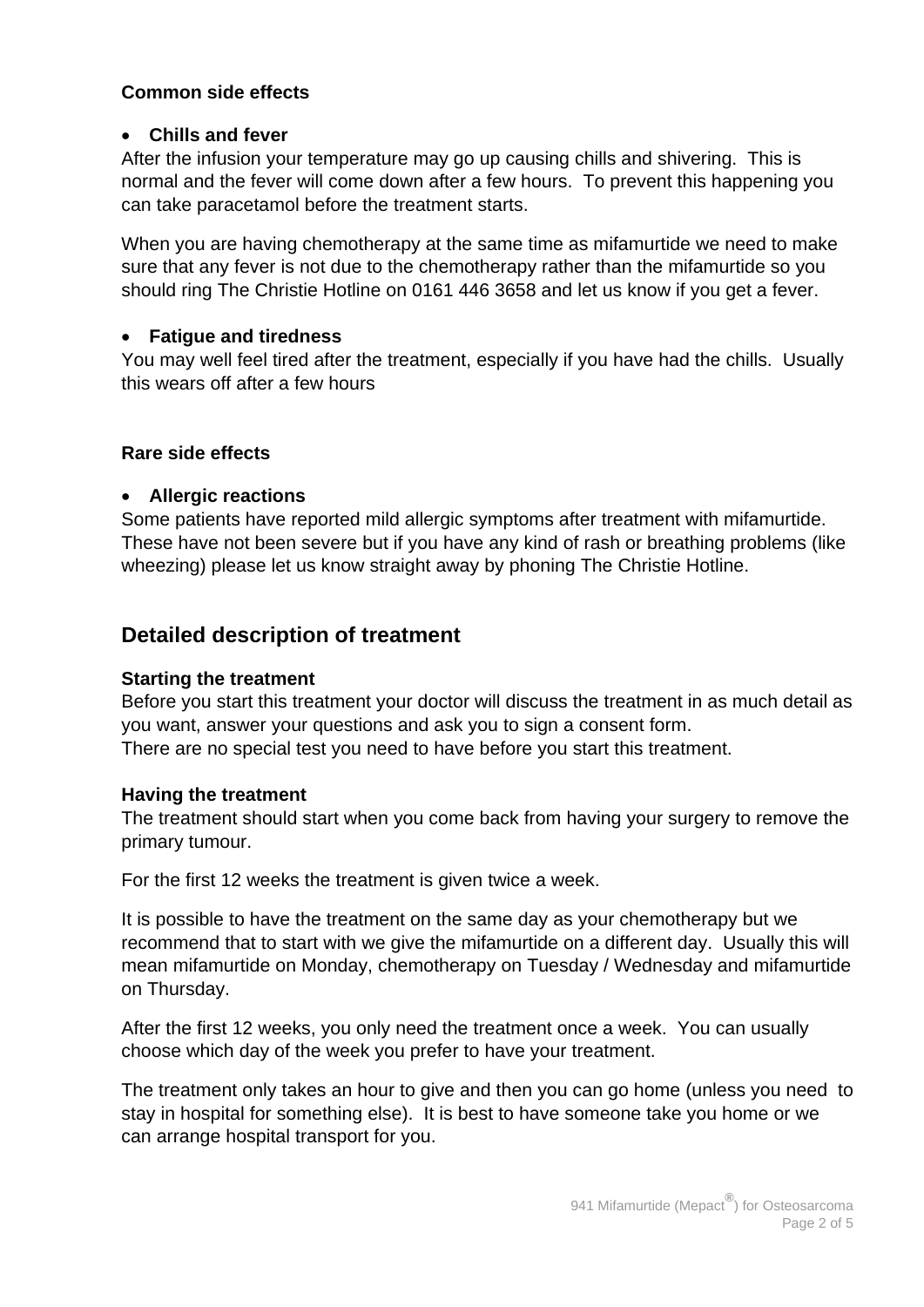#### **Other medication given alongside your mifamurtide**

Paracetamol can help prevent chills and fever. You can have anti-sickness medication if you need it.

If you are taking other medicines please check with your doctor – usually there is no problem about having other medicine with mifamurtide.

# **X-rays, blood tests and clinic appointments**

## **Blood tests**

You will have a blood test before each treatment with mifamurtide. We don't need to wait for the result before you have your treatment (so long as you are otherwise ok) but we need to know the results in case you have a fever.

# **X-rays**

There are no special X-rays needed for mifamurtide but you will be having a chest X-ray every two months or so as part of your general post-operative follow-up for osteosarcoma.

## **Explanation of protocol clinics**

A protocol clinic visit means coming for treatment without seeing a doctor. You will be checked by an experienced nurse who will be working to a formal protocol prepared by your consultant for your treatment. If there are no problems identified by the nurse then they can give you your treatment. You can always request to see a doctor if you are concerned about something and sometimes the nurse may ask you to wait for a medical review if there is something they are not sure about.

# **Explanation of "on-hold" drugs**

Some drugs can be made in advance and be ready for patients when they come to the hospital to speed up their visit. However, this is not done with mifamurtide which will only be made up once the "go ahead" has been given that you are OK to have the treatment than day. This is called "on-hold". It's to reduce wastage and is applied to expensive drugs.

Unfortunately, this can mean quite a long wait because it can take up to 3 hours after the go-ahead before the drug is ready.

Once you have been seen and assessed (by the nurse or doctor) as OK for treatment you can go to the canteen or shop (or even out of the hospital if you wish) and return when the treatment is ready for you. A pager can be given to let you know when the drug is ready.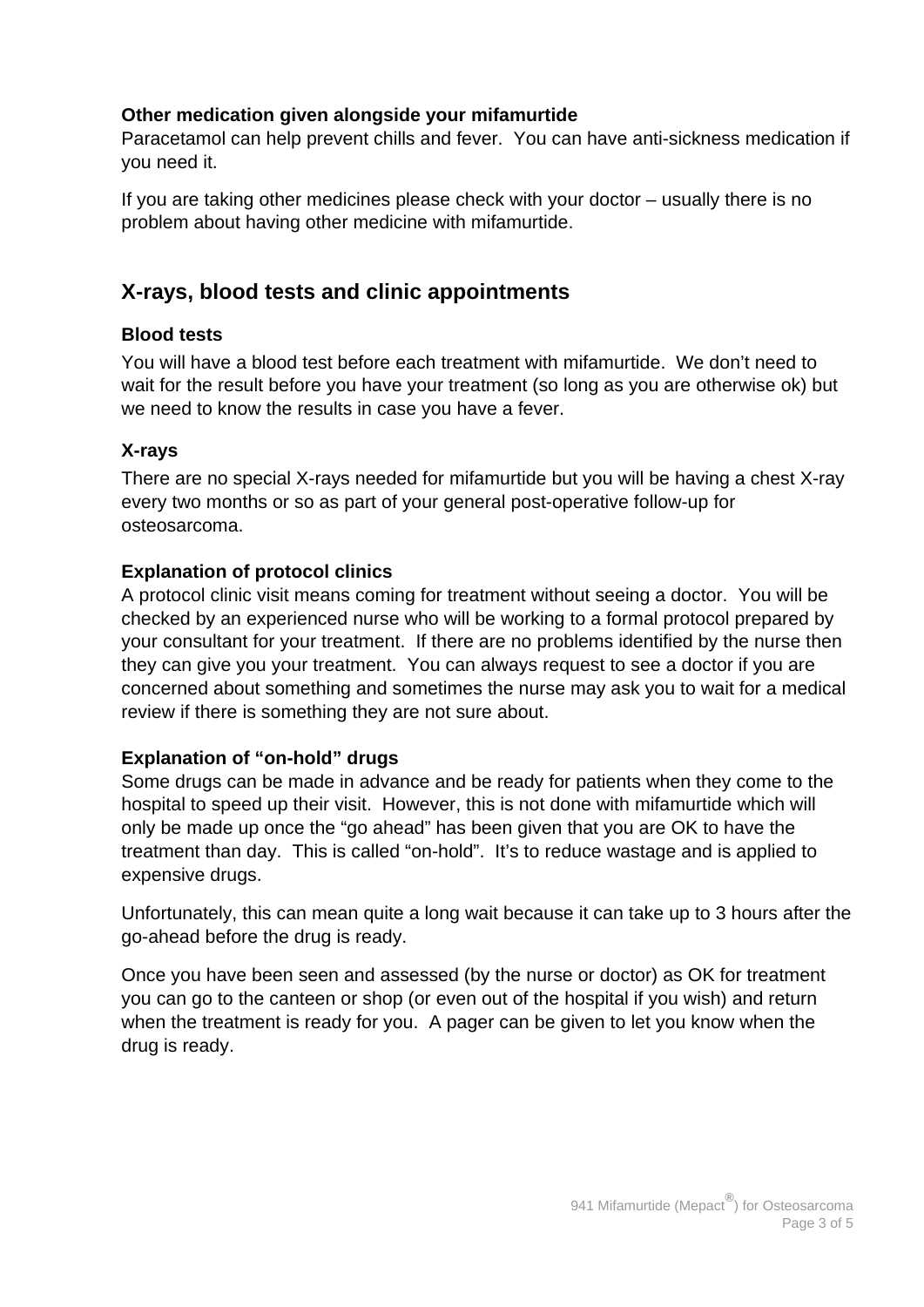## **Alternatives to this treatment – do I have to have mifamurtide?**

At present there are no other proven immune stimulants that have been shown to improve outcomes for patients with osteosarcoma although others are being researched. The choice you need to make is whether you want to have this treatment or simply complete your chemotherapy without this extra drug. Hopefully, you will be able to discuss the pros and cons of this treatment with your doctor and make a decision together.

# **Responsibilities – who does what?**

## **The Sarcoma Team at The Christie**

Your specialist treatment for osteosarcoma including the treatment described in this leaflet will be prescribed and supervised by the doctors in the Sarcoma Team at The Christie which is one of the largest sarcoma services in the country. The treatment will be given to you by the nurses at The Christie: this is not a treatment that is available in the satellite cancer units in the region because of the rarity of the condition and the special nature of the treatment.

As well as managing the treatment itself we will do our best to support you through your illness, including help with managing your symptoms and answering your questions.

#### **Your GP**

As well as your specialist team here at The Christie, your GP and their team have an important part to play. They are closer to your home, easier for you to get to able to, and able to provide a range of services to support you through treatment (for example, providing repeat prescriptions etc). We will be sending updates to your GP after each visit to the hospital so they are fully informed about what is happening.

#### **Other specialist teams**

If you are also under the care of other hospital teams then you should continue to attend your appointments with them unless advised otherwise. Please provide contact details (for example, consultant name and hospital) and we can add them to the list of doctors who receive updates about you.

#### **Other information available**

The following other information is available that you may be interested in: Christie Sarcoma Team booklet Sarcoma UK information leaflets Chemotherapy: a guide for patients at The Christie

#### **Clinic appointments**

For the first 12 weeks of treatment with mifamurtide you will be seen by your doctor frequently anyway because of the chemotherapy. When you come for mifamurtide on weeks where there is no chemotherapy, there is no need to see the doctor unless you want to. If you do, please just ask the nurse and they will arrange it for you. The treatment with mifamurtide continues after the chemotherapy finishes (but just once a week). You should generally see the doctor at least every 2 months during this part of the treatment and an appointment will be made for you to be seen in clinic.